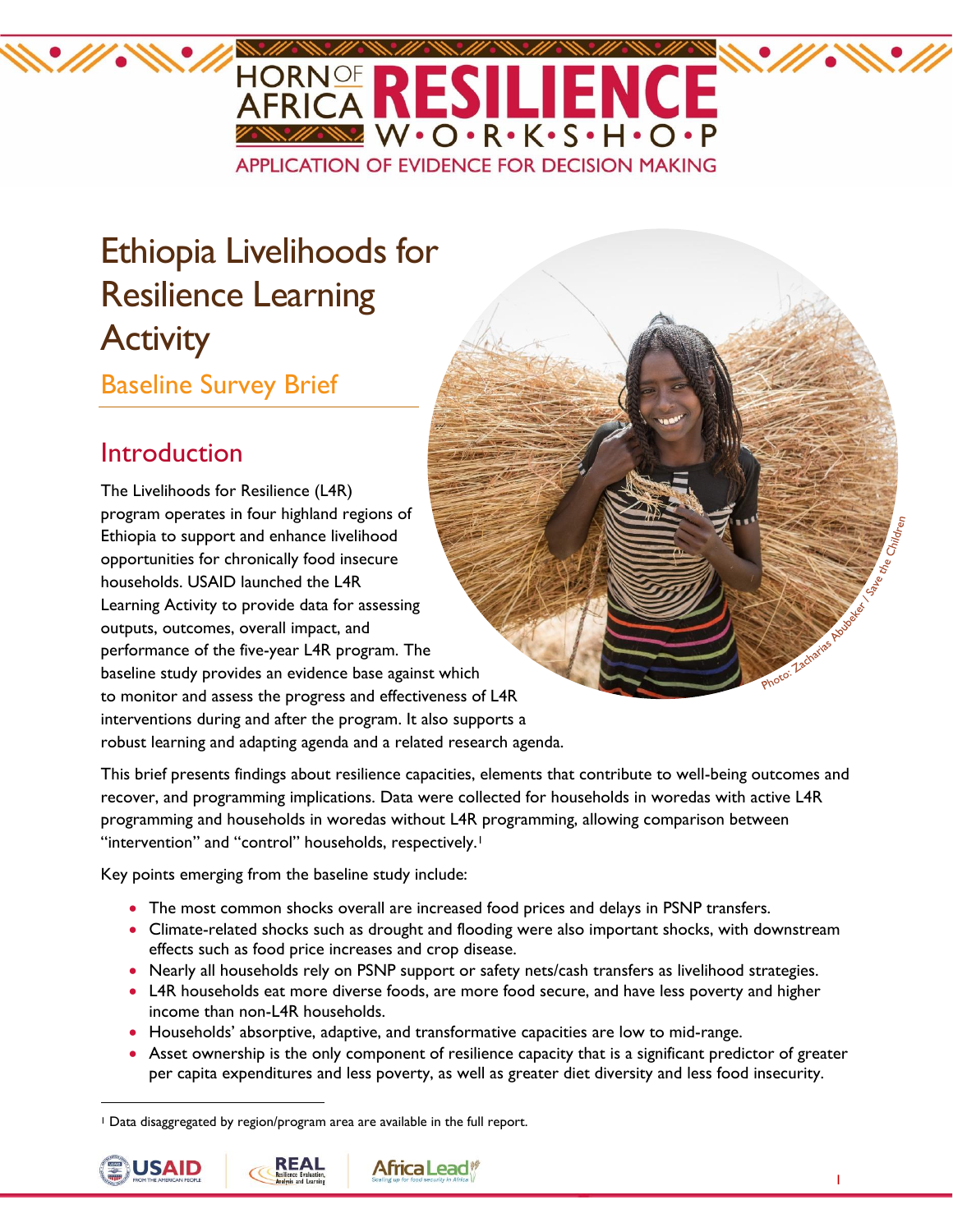# Key Findings

#### HOUSEHOLD CHARACTERISTICS

Overall, about 6 in 10 households from the sample are below the international poverty line of US\$1.90 per capita per day and experience moderate-to-severe food insecurity. SNNPR, an area where CARE works, has the highest proportion of households in poverty and experiencing food insecurity compared to other regions, with over 80 percent prevalence for both indicators in both L4R and non-L4R areas. Oromia, in the CRS program area, has a similar proportion of food insecure households. In both regions, slightly fewer L4R households experience food insecurity and poverty. Households in all program areas engage in an average of three livelihood activities, two of which are vulnerable to climate-related shocks. Nearly all households reported PSNP support or reliance on safety nets/cash transfers as key livelihood strategies.

 $\mathscr{W}\mathscr{N}\mathscr{M}\mathscr{N}\mathscr{M}\mathscr{N}\mathscr{N}\mathscr{M}\mathscr{N}\mathscr{N}\mathscr{N}\mathscr{N}$ 

#### **SHOCKS**

The most commonly reported shocks across the four regions were increased food prices and delays in PSNP transfers, followed by variable rainfall/drought as a distant third [\(Figure 1\)](#page-1-0). Prevalence of most shocks varied dramatically between regions, e.g., over 80 percent of Oromiya households reported delays in PSNP transfers, compared to less than 30 percent of Amhara households. Qualitative findings suggest that climate-related shocks—drought and/or variable rainfall and in some cases heavy rainfall/ flooding—were key shocks that had cascading, or downstream, effects that were also perceived as shocks (e.g., food price increases and crop disease). The implications of climate-related shocks were no crops harvested, limited agricultural employment opportunities, and rising food prices at a time when households were forced to switch from producing food to purchasing it. Lack of pasture and water for livestock caused low livestock reproduction, livestock disease, and death. Households that sold their livestock received lower-than-usual prices due to oversupply and the poor condition of the animals. Overall, more non-L4R than L4R households experienced shocks, but this varied by region.

<span id="page-1-0"></span>

#### HOUSEHOLD WELL-BEING OUTCOMES

For the purposes of the L4R Learning Activity, households are considered resilient if they maintain or improve their well-being in the event of shocks. Well-being was measured with five outcomes [\(Figure 2\)](#page-2-0). There were statistically significant differences between L4R and non-L4R households in four out of five well-being outcomes: L4R households eat more diverse foods, are more food secure, and have less poverty and higher income than non-L4R households. Panel data will be used to compare baseline and endline values to see if households maintain or improve their well-being after any shock.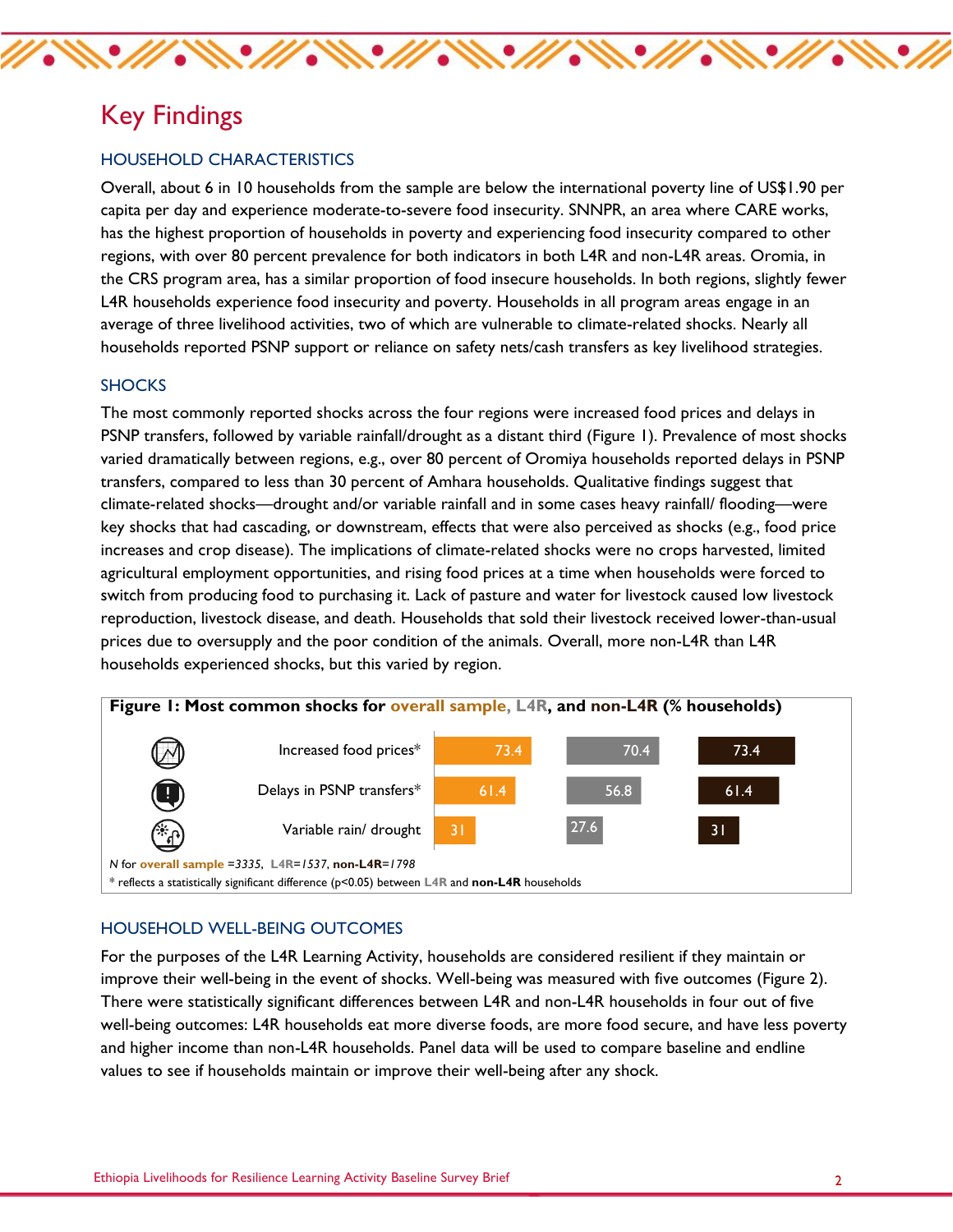

<span id="page-2-0"></span>

#### RESILIENCE CAPACITIES

Households' absorptive, adaptive, and transformative capacities are low to mid-range across all regions; absorptive capacity is the lowest and adaptive capacity the highest [\(Table 1\)](#page-2-1). L4R households have higher capacities than non-L4R; differences are small but statistically significant.

**Adaptive capacity** is driven almost entirely by a very high rate of adoption of improved practices, as well as a sense of control and confidence

to improve one's life, and exposure to information.

#### **Transformative capacity** is

driven by access to agricultural extension and livestock services and household participation in local decision-making.

Multivariate regression analyses suggest that households with higher per capita expenditures and those with higher dietary diversity are more likely to have higher absorptive and adaptive capacities and are less likely to experience hunger or poverty.

**Asset ownership** is the only component of resilience capacity that is a significant predictor of

#### <span id="page-2-1"></span>**Table 1: Resilience capacity indices and components**

|                                                                                                        | Total | L4R             | Non-<br>L4R |
|--------------------------------------------------------------------------------------------------------|-------|-----------------|-------------|
| <b>Absorptive capacity</b> (mean, 0-100)                                                               | 39.0  | 40.6            | $37.3*$     |
| Bonding social capital (mean, 0-6)                                                                     | 2.9   | 2.9             | 3.0         |
| Shock preparedness & mitigation                                                                        | 1.3   | $\mathsf{I}$ .4 | 1.3         |
| Households with cash savings (%)                                                                       | 52.4  | 64.6            | $39.8*$     |
| Availability of humanitarian assistance (%)                                                            | 47.8  | 53.4            | 42.1        |
| Asset ownership index (mean, 0-53)                                                                     | 9.2   | 9.3             | 9.2         |
| <b>Adaptive capacity</b> (mean, 0-100)                                                                 | 50.9  | 52.2            | $49.5*$     |
| Adoption of improved practices (%)                                                                     | 90.1  | 90.9            | 89.3        |
| Exposure to information (mean, 0-19)                                                                   | 7.2   | 7.7             | $6.8*$      |
| Aspirations/confidence to adapt (mean, 0-16)                                                           | 9.9   | 10.0            | $9.7*$      |
| Transformative capacity (mean, 0-100)                                                                  | 41.7  | 44.9            | $37.1*$     |
| Availability of/access to ag extension services (%)                                                    | 41.7  | 38.3            | 45.3        |
| Availability of/access to livestock services (%)                                                       | 25.8  | 26.2            | 25.4        |
| Participation in local decision-making (%)                                                             | 37.1  | 41.9            | 32.6        |
| N                                                                                                      | 3335  | 1537            | 1798        |
| $\ast$<br>reflects a statistically significant difference ( $p \le 0.05$ ) between L4R and non-L4R HHs |       |                 |             |

greater per capita expenditures and less poverty, as well as greater diet diversity and less food insecurity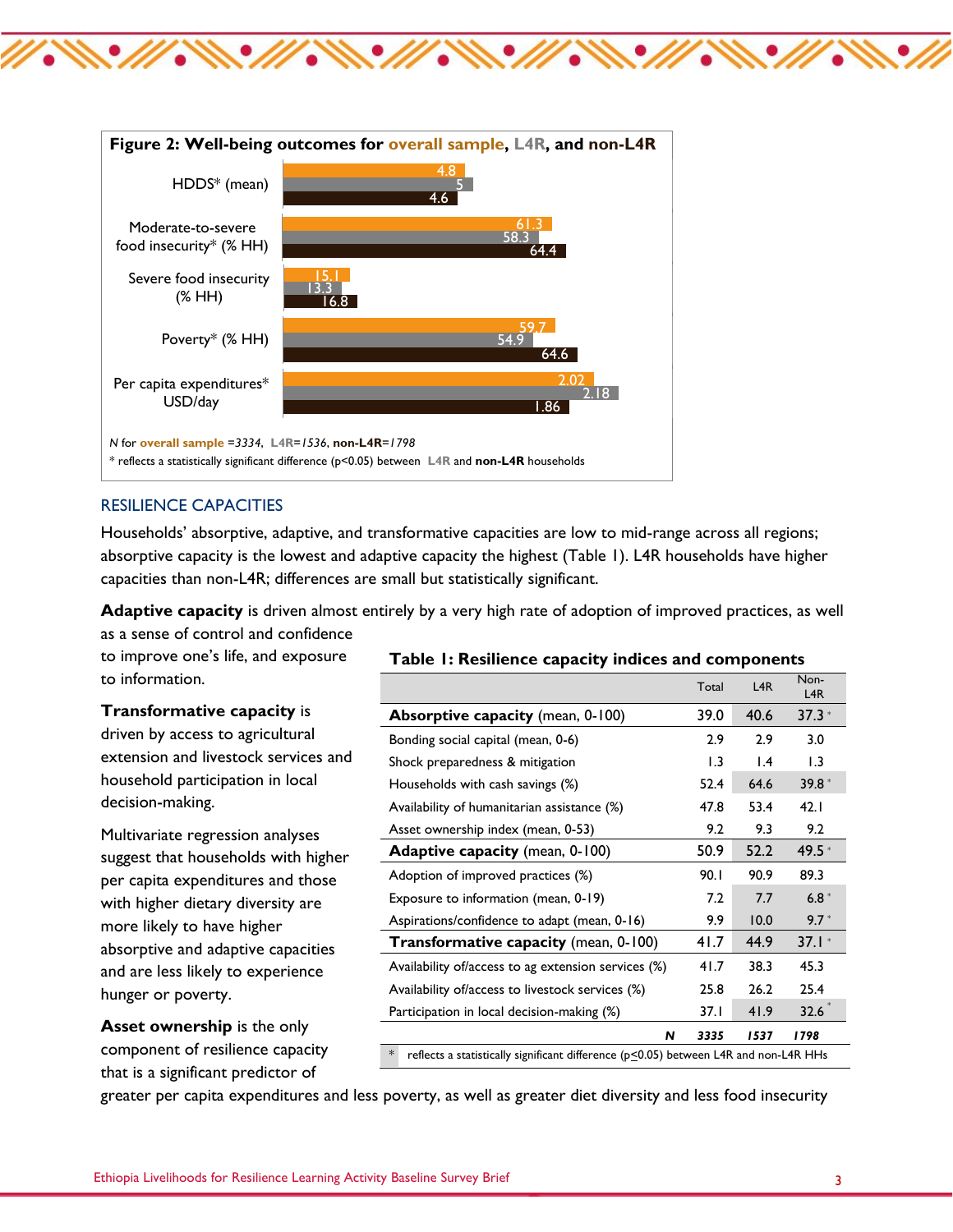for both L4R and non-L4R households. Otherwise, L4R and non-L4R households differ in the make-up of their resilience capacities.

**AN' MAN' MAN' MY N** 

Results from multivariate regression analyses indicate elements associated with higher expenditures are assets, aspirations, education, cash savings, bonding social capital, diversified livelihoods, access to formal safety nets, access to communal natural resources, or access to basic services.

**Education** is an important predictor of economic well-being for non-L4R households; it is positively associated with higher per capita expenditures (i.e., income) and negatively associated with poverty.

The resilience capacities that contribute to household **recovery** from either increased food prices or drought vary for L4R and non-L4R households. L4R households with assets or that adopt improved practices tend to recover better from increased food prices, whereas recovery of non-L4R households is only associated with access to formal safety nets. In the case of drought, L4R households tend to recover better when they have cash savings, availability of humanitarian assistance, access to communal natural resources or diverse livelihoods, whereas non-L4R households tend to recover better when they have diversified livelihoods, aspirations, access to communal natural resources, or have access to agricultural extension services.

# Implications for Programming

Results of the baseline survey provide insights into existing levels of resilience capacity for both L4R and non-L4R households across intervention areas. Generally, households have low to medium levels of absorptive, adaptive or transformative capacity; are poor; lack diversity in their livelihood strategies and diets; and experience moderate-to-severe food insecurity. Multivariate analyses suggest the importance of specific components of resilience capacity that can be strengthened through L4R programming that will contribute to (1) improvements in household income and dietary diversity, (2) reductions in risk and vulnerability to climate-related shocks and stressors, and ultimately, (3) reducing poverty and food insecurity among chronically food-insecure households in highland areas of Ethiopia.

### **Background**

The L4R program contributes to USAID's Feed the Future (FTF) program, whose goal is to address the root causes of global hunger, and to USAID Ethiopia's aim to increase economic growth and resilience in Ethiopia. L4R operates in chronically food insecure woredas in the four highlands regions of Ethiopia.

- **CARE** implements L4R in 27 woredas in Amhara, SNNPR, and Tigray, in partnership with the Organization for Rehabilitation and Development (Amhara), Agri-Service Ethiopia (SNNPR), and the Relief Society of Tigray.
- **Catholic Relief Services (CRS)** implements L4R activities in nine woredas in Oromia. It works in consortium with the Ethiopian Catholic Church Social and Development Commission of Meki and the Alliance for a Green Revolution in Africa. CRS' L4R activities overlap with two CRS-led programs – the Joint Emergency Operation and the CRS Development Food Assistance Activity (DFSA) – as well as with the World Vision DFSA.

L4R activities focus on four priorities that support and enhance livelihood opportunities for chronically food insecure households in targeted regions and woredas: (1) on-farm income generating activities (IGAs) and crop and livestock market systems; (2) off-farm IGAs and nonfarm enterprise development; (3) non-farm labor and wage employment; and (4) collaborative learning for scaling and sustaining gains made in the three